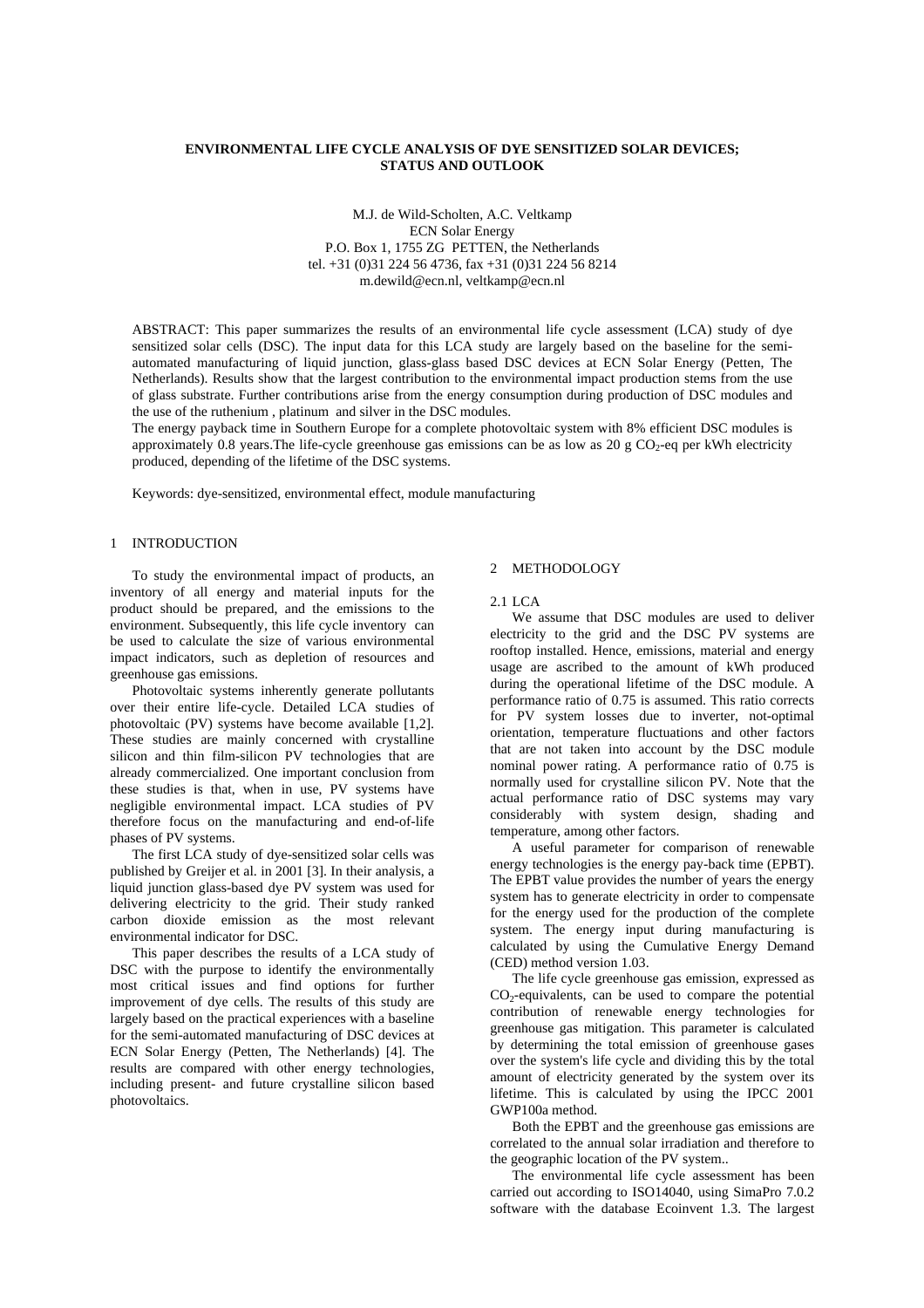environmental impact was found to be due to the use of primary energy for the manufacturing of materials. For these calculations, the energy mix is taken as it is representative for the European Union for the Coordination of Transmission of Electricity (UCTE). This is a mix of coal, gas, oil, nuclear, hydro, biomass and wind energy.

No data are available for process emissions during the manufacturing of dye cells, so this is not included in the analysis. Typically, the manufacturing steps involve low-temperature, non-vacuum processes such as screenprinting, drying and lamination. Organic solvents are commonly used but these can easily be recovered or mitigated. Naturally, recycling of energy-intensive materials such as TCO-glass can decrease the primary energy requirements considerably, but at present there is no practical experience with end-of-life and recycling of DSC modules. Therefore, the end-of-life phase and options for recycling are not included in this work.

As a typical example, we selected the liquid junction glass-glass laminate DSC version with a "currentcollecting" design. In this configuration, a silvergrid on the front and back TCO-electrode is used to improve current collection and, hence, the fill factor [4].Alternatively, monolithic series connection can be used [5]. In our study, glass sealing of the front- and back electrode is carried out using hotmelt/polypropylene gaskets in a low-vacuum laminator. In order to make the results comparable with LCA studies on crystalline silicon photovoltaics [1] the use of an aluminum frame on the glass-glass laminate is assumed. For similar reason, the materials and energy input for inverter and cabling ("Balance of System") were taken from this same study. Note that in reality, framing and BOS technology are not yet well defined for large scale dye cell application, and this may be very different as compared to crystalline silicon based photovoltaics.

DSC devices can be manufactured on different types of substrates, such as TCO-glass, titanium foil and special polymer foils. Reliable life cycle inventory data for titanium foil, polyimide or fluorinated hydrocarbon material is not available. We therefore selected glass, stainless steel and PET (PolyEthylene Teraphtalate) as potential substrates for DSC modules; these materials are included in the Ecoinvent database.

Table I provides the average material and energy

streams required for the manufacturing of 1  $m<sup>2</sup>$  of glassglass, liquid junction DSC module [4]. The process energy is calculated based on the power consumption (in kWh) of manufacturing apparatus used in the ECN baseline, assuming maximal throughput of  $30x30$  cm<sup>2</sup> DSC devices for each process step and no energy consumption during idle time of the specific instrument. The maximum throughput in our baseline, for a single apparatus, is determined by the laminating step, and is approximately 40 glass-glass laminates/hour (30x30  $\overline{\text{cm}}^2$ ).

Life cycle inventory data for the production of Transparent Conducting Oxide (TCO) layers is not available in the EcoInvent database. For this study, it is assumed to take place by Atmospheric Pressure Chemical Vapor Deposition (APCVD) via [6].

#### $SnCl<sub>4</sub> + 2H<sub>2</sub>O \rightarrow SnO<sub>2</sub> + 4 HCl$

The yield of this reaction is 25-45% [personal communication Karel Spee, TNO, the Netherlands]. We assumed  $35\%$  in our calculation. The SnCl<sub>4</sub> is produced via :

 $Sn + 2 Cl<sub>2</sub> \rightarrow SnCl<sub>4</sub> (assuming 95% yield)$ according to [7].

A doping of 0.2 weight% F in the  $SnO<sub>2</sub>:$ F is assumed [8] by using HF (95% yield).

#### 3 RESULTS AND DISCUSSION

3.1 Environmental impacts of DSC module (glass substrate)

From figure 1 it can be seen that large part of the environmental impact of DSC is coming from the glass substrate. The production of glass consumes a relative much of energy. This situation can be improved by using thin glass or other types of substrates, such as metal- or polymer foil.

Also the direct energy consumption in the production process of the DSC modules contributes to the environmental impact. The steps that use most of the energy are the sintering of the  $TiO<sub>2</sub>$  layer and the glassglass lamination.

Furthermore the use of ruthenium, platinum and silver contribute to the environmental impact of DSC.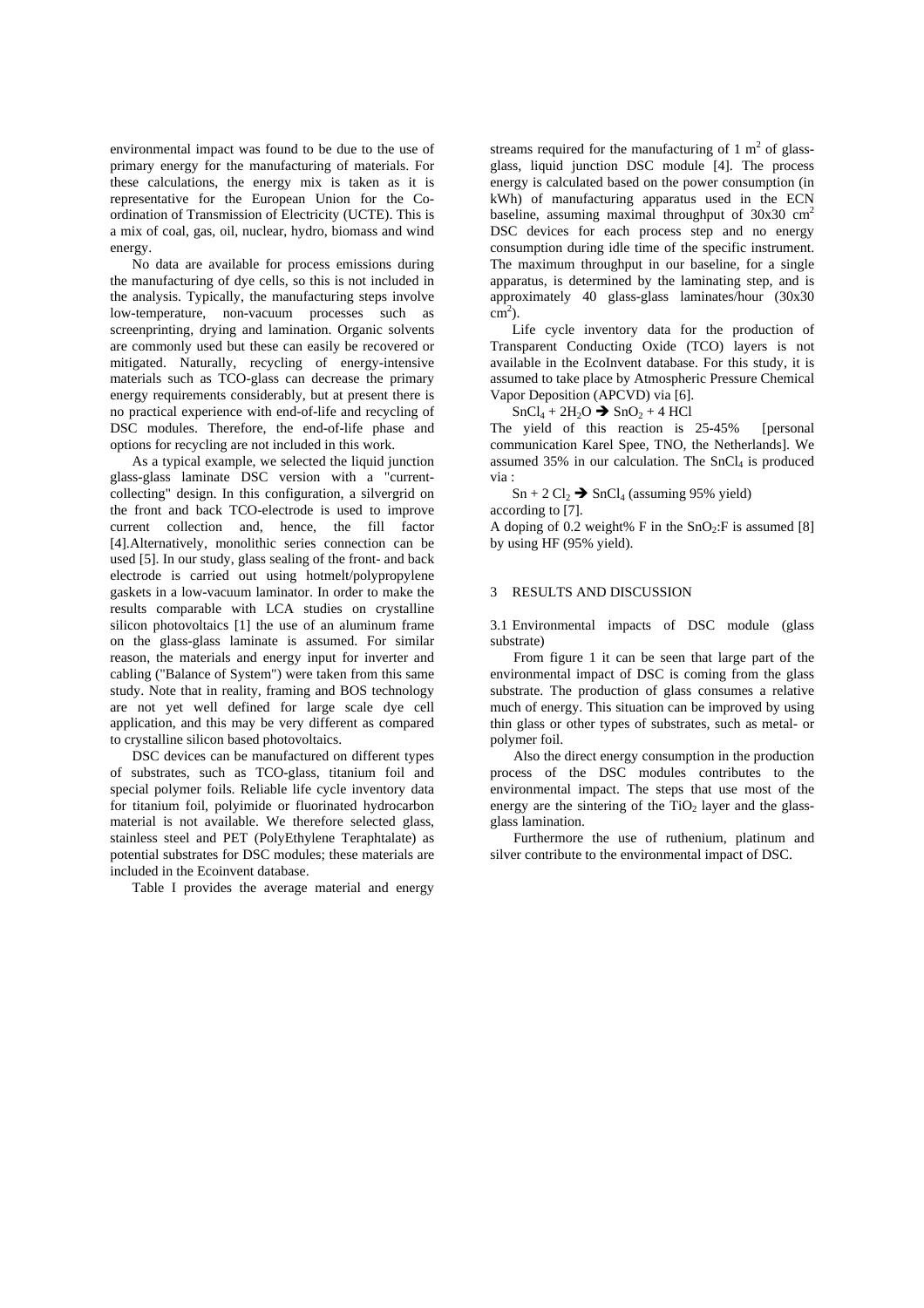**Table I:** Material and energy use for the manufacturing of 1 m<sup>2</sup> glass-glass dye solar cells (based on ECN process steps, total area).

| Life Cycle Inventory data used in this analysis             | $g/m2$ module Comment   |                                                                                            |
|-------------------------------------------------------------|-------------------------|--------------------------------------------------------------------------------------------|
| <b>Resources</b>                                            |                         |                                                                                            |
| lodine, in ground                                           | 0.45                    | In liquid electrolyte                                                                      |
| <b>Electricity</b>                                          |                         |                                                                                            |
| Electricity, medium voltage, production UCTE, at            |                         |                                                                                            |
| grid/UCTE U                                                 | $12$ kWh/m <sup>2</sup> | Electricity consumption + 10% overhead                                                     |
| <b>Transport</b>                                            |                         |                                                                                            |
| Transport, lorry 32t/RER U                                  | 7.63 tkm                | Assuming 500 km distance                                                                   |
| <b>Materials</b>                                            |                         |                                                                                            |
| Solar glass, low-iron, at regional storage/RER U            | 15000                   | Glass 2 x 3 mm thickness                                                                   |
| Tin oxide deposition by APCVD (own estimation)              |                         | $\frac{1 \text{ m}^2}{\text{m}^2}$ moduleSnO <sub>2</sub> :F TCO layer of 500 nm thickness |
| Metallization paste, silver                                 | 7.2                     | For screenprinting Ag metal grid                                                           |
| ■ Titanium dioxide, production mix, at plant/RER U          | 16                      |                                                                                            |
|                                                             |                         | Terpineol in TiO <sub>2</sub> screenprint paste and other                                  |
| Chemicals organic, at plant/GLO U                           | 50                      | chemicals                                                                                  |
| ■ Chemicals organic, at plant/GLO U                         | 3.5                     | Ethylcellulose in $TiO2$ synthesis                                                         |
| Platinum, at regional storage/RER U                         | 0.1                     | Ruthenium (not in database)                                                                |
| Acetone cyanohydrin, at plant/RER U                         | 20                      | Acetonitrile (not in database)                                                             |
| ■ Platinum, at regional storage/RER U                       | 0.05                    | Pt electrode                                                                               |
| Polyethylene, LLDPE, granulate, at plant/RER U              | 23                      | Hotmelt foil of LLDPE                                                                      |
| ■ Polyester resin, unsaturated, at plant/RER U              | 130                     | Protective foil of polyethylene                                                            |
| Chemicals organic, at plant/GLO U                           | 160                     | Junction box                                                                               |
| <b>Waste treatment</b>                                      |                         |                                                                                            |
| Disposal, polyethylene, 0.4% water, to municipal            |                         |                                                                                            |
| incineration/CH U                                           | 18.6                    | Waste of hot melt foil to municipal incineration                                           |
| mixture,<br>15.3%<br>plastics,<br>Disposal,<br>water,<br>to |                         | Protective foil of hot melt foil to municipal waste                                        |
| municipal incineration/CH U                                 | 130                     | incineration                                                                               |



**Figure 1:** Environmental impact assessment of DSC glass-glass module using CML 2 baseline 2000 method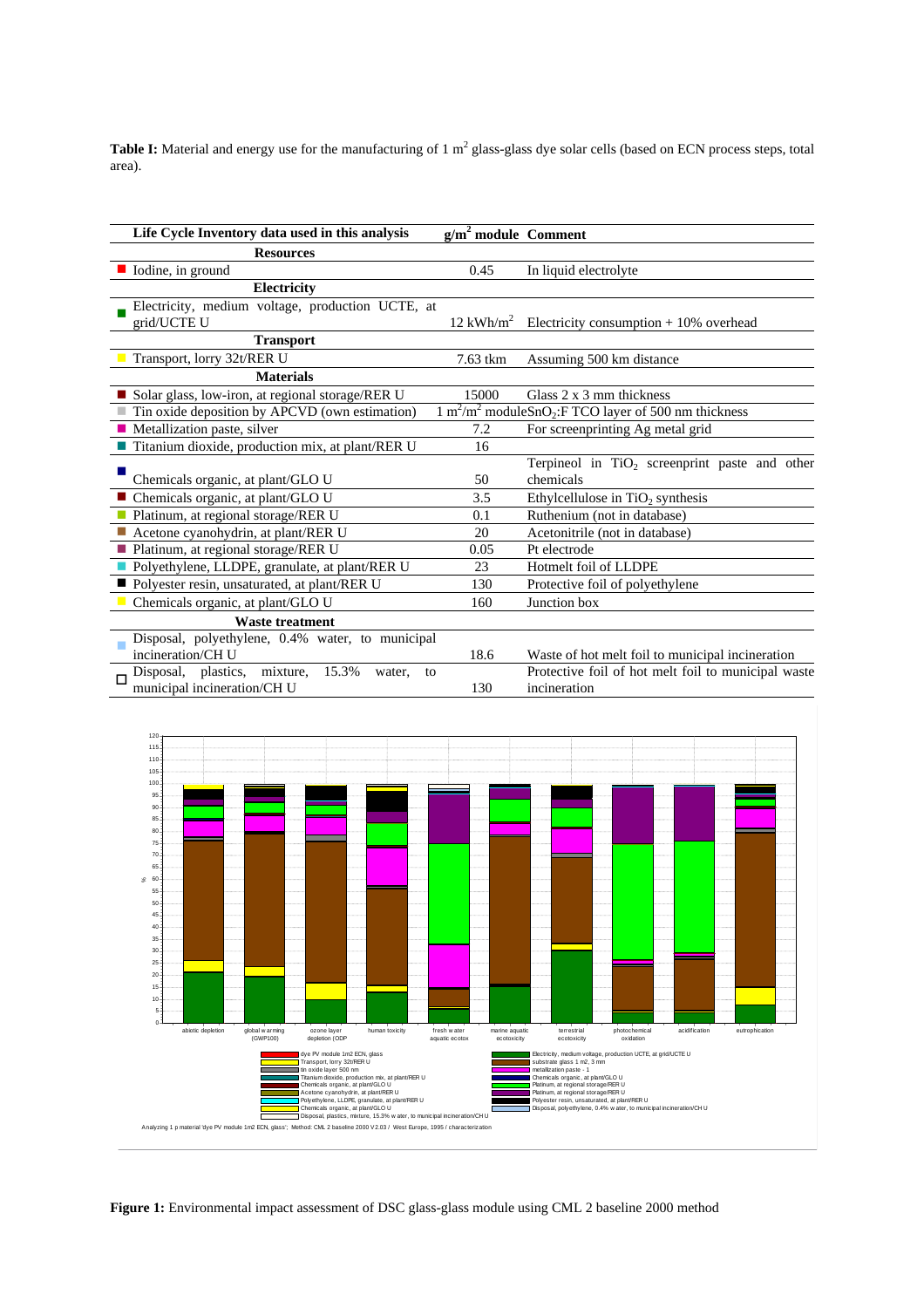3.2 Energy payback time of DSC

The energy payback times of glass-glass DSC devices have been calculated for 3 irradiation levels according to the calculations in Table II. The EPBT values are 1.4, 0.8 and 0.6 years for North-West Europe, South Europe and Sahara desert respectively. This compares favorably with crystalline silicon which, for instance, has an EPBT of 1.5 years for PV systems with multicrystalline silicon modules installed on roofs in Souther Europe.

In Figure 2, the EPBT values have been plotted for different DSC substrates. An equal technical performance of the DSC configurations was assumed. A medium irradiation level was used in this calculation (South Europe). For glass and metal substrates, a high (450°C) temperature sintering was used, whereas a low  $(< 110^{\circ}$ C) temperature sintering approach was used for PETsubstrate. In reality, high temperature routes for DSC fabrication at the moment results in 2-3x higher conversion efficiencies. The main reason for this is more efficient electron transport in the  $TiO<sub>2</sub>$  nanoparticles layer upon high temperature treatment. High temperature treatment may also have a beneficial purification effect of the  $TiO<sub>2</sub>$  surface.



**Figure 2:** Energy payback time in Southern Europe for PV systems using DSC modules with different substrates (8% module efficiency).

| Table II: Energy payback calculation of glass-glass DSC devices for 3 solar irradiation regimes (8% module efficiency) |  |
|------------------------------------------------------------------------------------------------------------------------|--|
|                                                                                                                        |  |

|                                           | Low irradiation                   | Medium irradiation                 | High irradiation              |  |
|-------------------------------------------|-----------------------------------|------------------------------------|-------------------------------|--|
|                                           | (NW Europe)                       | (S Europe)                         | (Sahara desert)               |  |
| Energy input per kWp                      | 12365 $MJp/kWp$                   | 12365 $MJ_{p}/kW_{p}$              | 12365 $MJp/kWp$               |  |
| including frame and BOS                   |                                   |                                    |                               |  |
| Irradiation                               | $1000 \text{ kWh/m}^2/\text{yr}$  | $1700$ kWh/m <sup>2</sup> /yr      | $2190$ kWh/m <sup>2</sup> /yr |  |
| Performance ratio                         | 0.75                              | 0.75                               | 0.75                          |  |
| Annual yield                              | 750 kWh/kWp/yr                    | 1275 kWh/kWp/yr                    | $1642$ kWh/kWp/yr             |  |
| Energy output                             | $8700 \text{ MJ}_p/\text{kWp/yr}$ | $14700 \text{ MJ}_p/\text{kWp/yr}$ | 19053 $MJp/kWp/yr$            |  |
| 1 kWh <sub>e</sub> = 11.6 MJ <sub>p</sub> |                                   |                                    |                               |  |
| Energy payback time $=$                   | 1.4 years                         | $0.8$ years                        | $0.6$ years                   |  |
| energy input/output                       |                                   |                                    |                               |  |

3.3 Greenhouse gas emissions of DSC

In order to calculate the  $CO<sub>2</sub>$  equivalent emissions per kWh produced, the operational lifetime of the DSC module must be defined. We consider 5 years as a minimum lifetime required for introduction of grid-connected DSC modules, provided that costs are strongly competitive with respect to other PV technologies such as amorphous and crystalline silicon. We assumed operational lifetimes of 5, 10 and 30 years, a glass-glass DSC module with 8% efficiency (total area, AM1.5) and an irradiation level of 1700 kWh/m<sup>2</sup>/yr (South Europe). Note that thirty years lifetime is normally used in similar calculations for crystalline silicon. Figure 3 summarizes the results.. The greenhouse gas emissions/kWh are linearly related to the lifetime of the DSC module. The ranges calculated in this study resemble the  $CO<sub>2</sub>$  equivalent emissions reported by Greijer for glass-based DSC modules [3]. They calculated 19-47 g  $CO<sub>2</sub>/kWh$  for a lifetime of 20 years at irradiation level of 2190 kWh/ $m^2$ /yr. The range in their study depends on DSC module manufacturing energy and AM1.5 conversion efficiency; the authors varied the efficiency of the active area between 7-12% and the manufacturing energy between  $100-280$  kWh/m<sup>2</sup>.

To put the results in more perspective, table III provides the greenhouse gas emissions of different energy technologies. As can be seen from this table, the

uncertainty in life cycle greenhouse gas emissions is relatively large for photovoltaic technologies such as DSC which is a result of the uncertainties in the assumptions such as on lifetime and process energy. Nevertheless it can be concluded that DSC show a good potential for greenhouse gas mitigation.



**Figure 3:** Green House Gas emissions of glass-glass DSC modules as function of lifetime (location S-Europe)